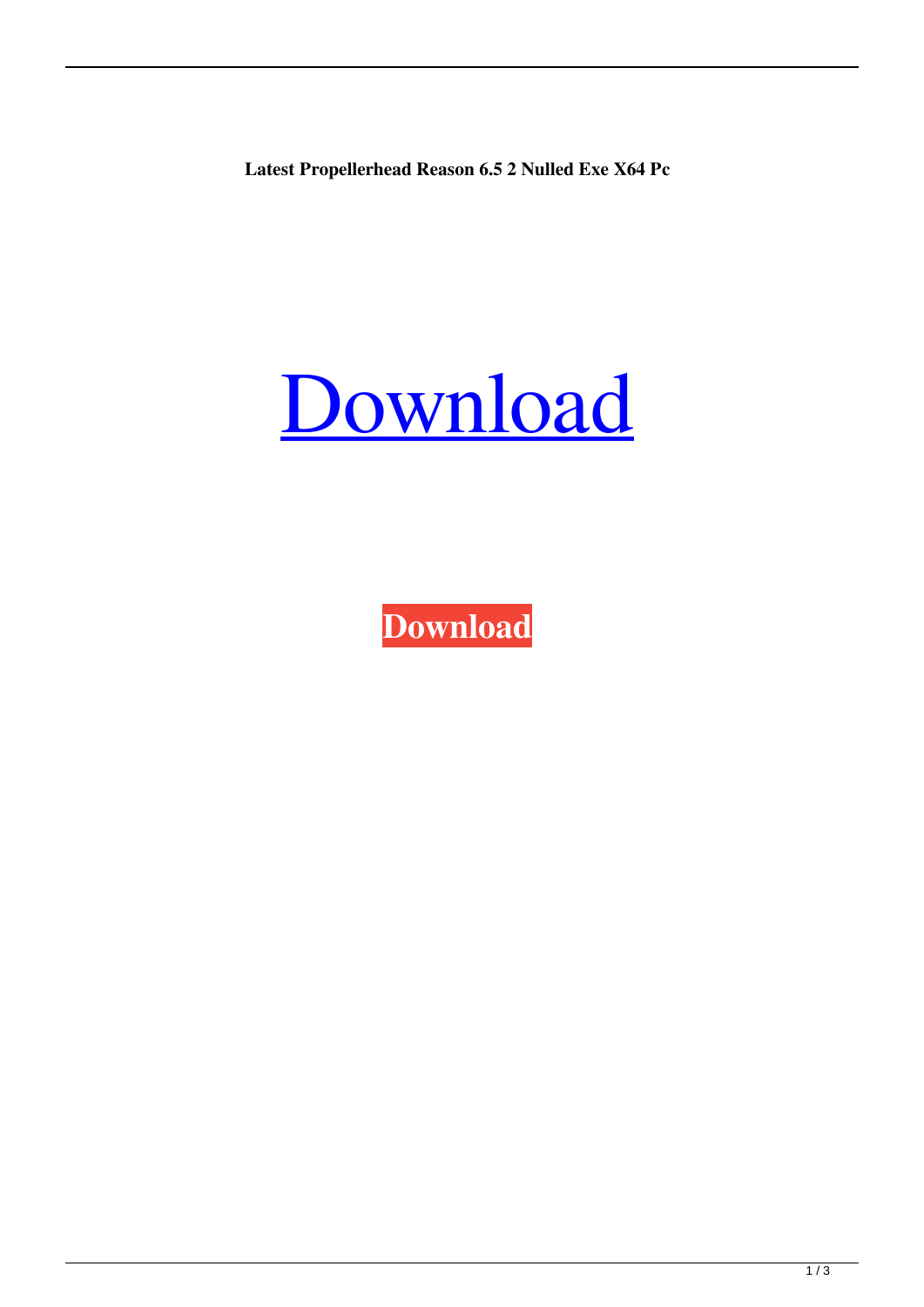Category: Audio softwareFluid flow control devices, such as restrictors and orifices, are used for a number of applications. For example, in aircraft gas turbine engines, such devices are used to control the flow of air through the engine. Typical application include controlling the air flow through various turbofan engines, such as the turbofan engines used on the Boeing 747, 777, 787, and 777F, the Boeing 767, the Boeing 757, and the Airbus A320 and A320neo families. Such flow control devices may include an elongated housing having a closed or open flow path extending between an inlet and an outlet. The size of the orifice of such a device, that is, the cross-sectional area of the orifice, determines the amount of air which may pass through the orifice. The diameter of the orifice or constriction is typically an important factor in determining the engine efficiency. Also, the size of the orifice may be a factor in determining the amount of noise created by the engine. A number of different design parameters should be considered when developing a fluid flow control device. For example, the housing of the device should be designed to accommodate a preselected amount of flow of air or gas therethrough and to withstand mechanical loads, such as those created by a change in speed of the engine. The dimensions of the orifice and the housing should be selected to prevent a change in pressure of the fluid flowing through the device, a decrease in the life of the device, or a change in flow profile. These parameters are often conflicting. That is, decreasing the size of the orifice may increase the pressure drop across the device and decrease the life of the device. Existing design methods of flow control devices, which involve forming the orifice in a solid plug, typically suffer from one or more of these shortcomings. Forming the orifice as a separate component from the housing is a complex and expensive process. Also, a large orifice is often desired, so a plug having a large diameter may be required. However, the separate plug results in a device having a large housing. The additional material in the housing adds weight and increases the risk of air leakage. In addition, the large orifice reduces the efficiency of the device. Alternatively, existing design methods of flow control devices, which involve using a thin-walled sleeve, have other shortcomings. For example, the thin-walled sleeve allows substantial leakage. In addition, the sleeve

reason 5.2.1 propellerhead reason 6.5 crack reason 6.5.2 reason 6.5 proQ: How to parse a JSON object that is inside of JSON array using GSON? Below is my JSON: [{ "ticketId": null, "tickets": [ { "requestDate": "2015-12-01T10:00:03Z", "ticketCreationDate": "2015-12-01T10:00:03Z", "ticketId": null, "ticketName": "Test" }, { "requestDate": "2015-12-01T10:00:03Z", "ticketCreationDate": "2015-12-01T10:00:03Z", "ticketId": null, "ticketName": "Test" } ] }] Here is my POJO: public class Ticket { @SerializedName("ticketId") @Expose private String ticketId; @SerializedName("requestDate") @Expose private String requestDate; @SerializedName("ticketCreationDate") @Expose private String ticketCreationDate; @SerializedName("ticketName") @Expose private String ticketName; public String getTicketId() { return ticketId; } public void setTicketId(String ticketId) { this.ticketId =